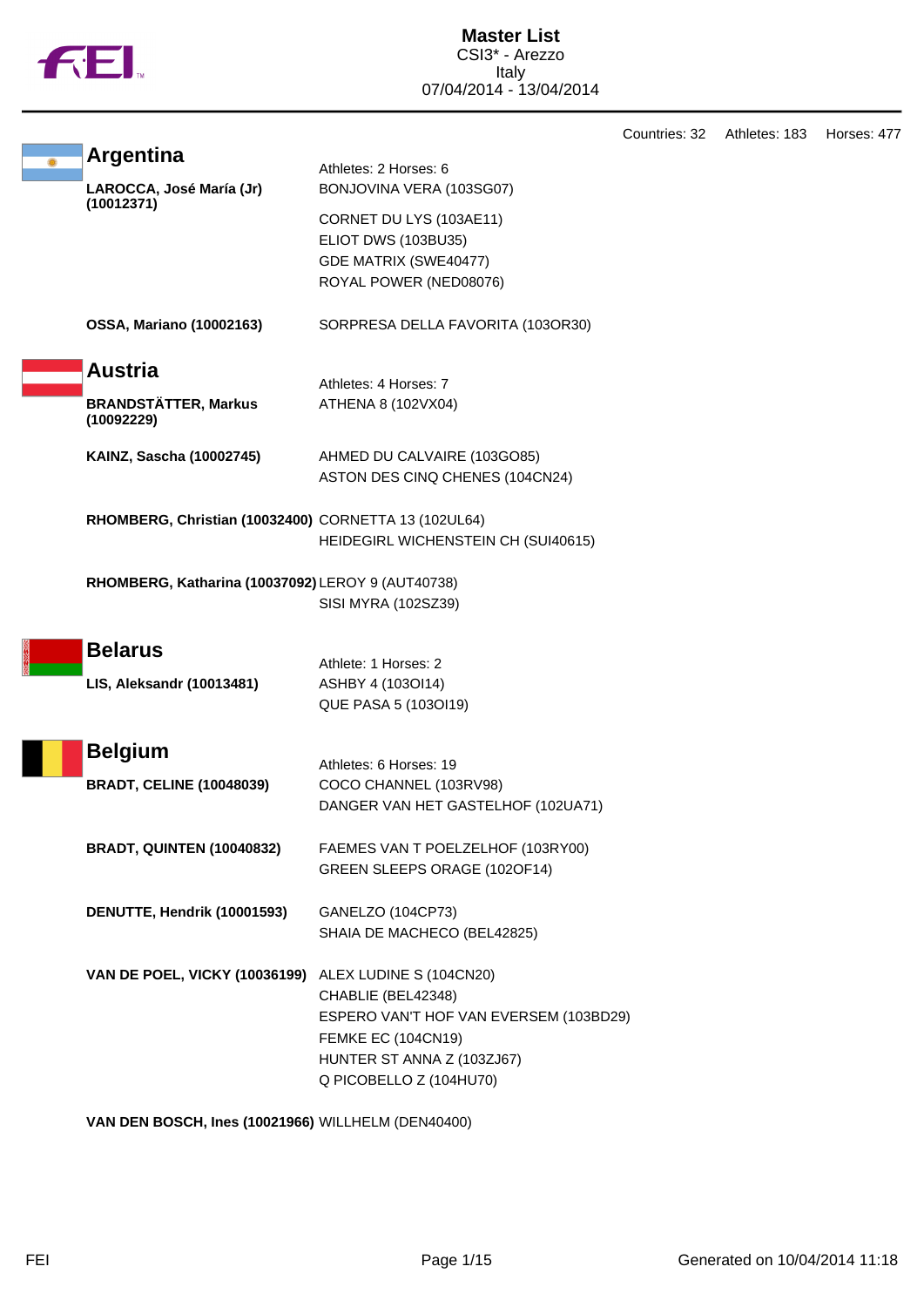|  | TМ |
|--|----|
|  |    |

| VAN DEN BOSCH, MICHAEL                           | ATILJA (103KV39)                                                                                                                                                                                                  |
|--------------------------------------------------|-------------------------------------------------------------------------------------------------------------------------------------------------------------------------------------------------------------------|
| (10034918)                                       | QUINN VAN DE HEFFINCK (103TH27)<br><b>URAN (NED41937)</b><br><b>UTAH (NED40106)</b><br>WATCH ME (102NN31)<br>ZIRANO (102SI29)                                                                                     |
| <b>Brazil</b>                                    |                                                                                                                                                                                                                   |
| <b>RAMOS GUINATO, FELIPE</b>                     | Athlete: 1 Horses: 2<br>BALDANO (103UQ50)                                                                                                                                                                         |
| (10030214)                                       | QUOIT OR (102MJ98)                                                                                                                                                                                                |
| Colombia                                         |                                                                                                                                                                                                                   |
| LOPEZ, Carlos (10000483)                         | Athlete: 1 Horses: 3<br>PRINCE DE LA MARE (103DT20)                                                                                                                                                               |
|                                                  | ZEPHYR II (102VZ52)<br>ZORINA VDL (103IH65)                                                                                                                                                                       |
|                                                  |                                                                                                                                                                                                                   |
| <b>Czech Republic</b>                            | Athletes: 3 Horses: 15                                                                                                                                                                                            |
| BIELIKOVA, Nikola (10019192)                     | CASTER VAN DE GITSBERG (103EO74)<br>CONCELO (103EH66)                                                                                                                                                             |
|                                                  | UGUE DU PADDOCK (103SZ24)                                                                                                                                                                                         |
| KELLNEROVÁ, Anna (10075949)                      | ATESSA B L H (102YV77)<br>BACARA DE LA FERME BLANCHE (103CI44)<br>CARPE DIEM AF PAN (103SN87)<br><b>CURLEY SUE 39 (103PC14)</b><br><b>KASHMIR (102VV95)</b><br>SHOWMAN 11 (102TH66)<br>ZONNEDOEPTOLTIEN (103DC06) |
| KOLOWRAT-KRAKOWSKA,                              | CALISTA T (102SE29)                                                                                                                                                                                               |
| <b>Francesca (10091036)</b>                      | NOBILIS (104BD39)<br>TAROLA D (CZE40531)<br>VORIETA (NED42360)<br>ZULIANTHA FORTUNA (103BL44)                                                                                                                     |
| <b>Finland</b>                                   |                                                                                                                                                                                                                   |
| <b>WIST, Helena (10071766)</b>                   | Athlete: 1 Horses: 2<br>CARMIRA 2 (102RE86)<br>COSIMA 213 (103EG99)                                                                                                                                               |
| <b>France</b><br><b>BOST, Nicolas (10022494)</b> | Athletes: 4 Horses: 10<br>NIKYTA D'ELLE (FRA44280)<br>PRINCE DE L'ARDENTE (102ML65)                                                                                                                               |
|                                                  |                                                                                                                                                                                                                   |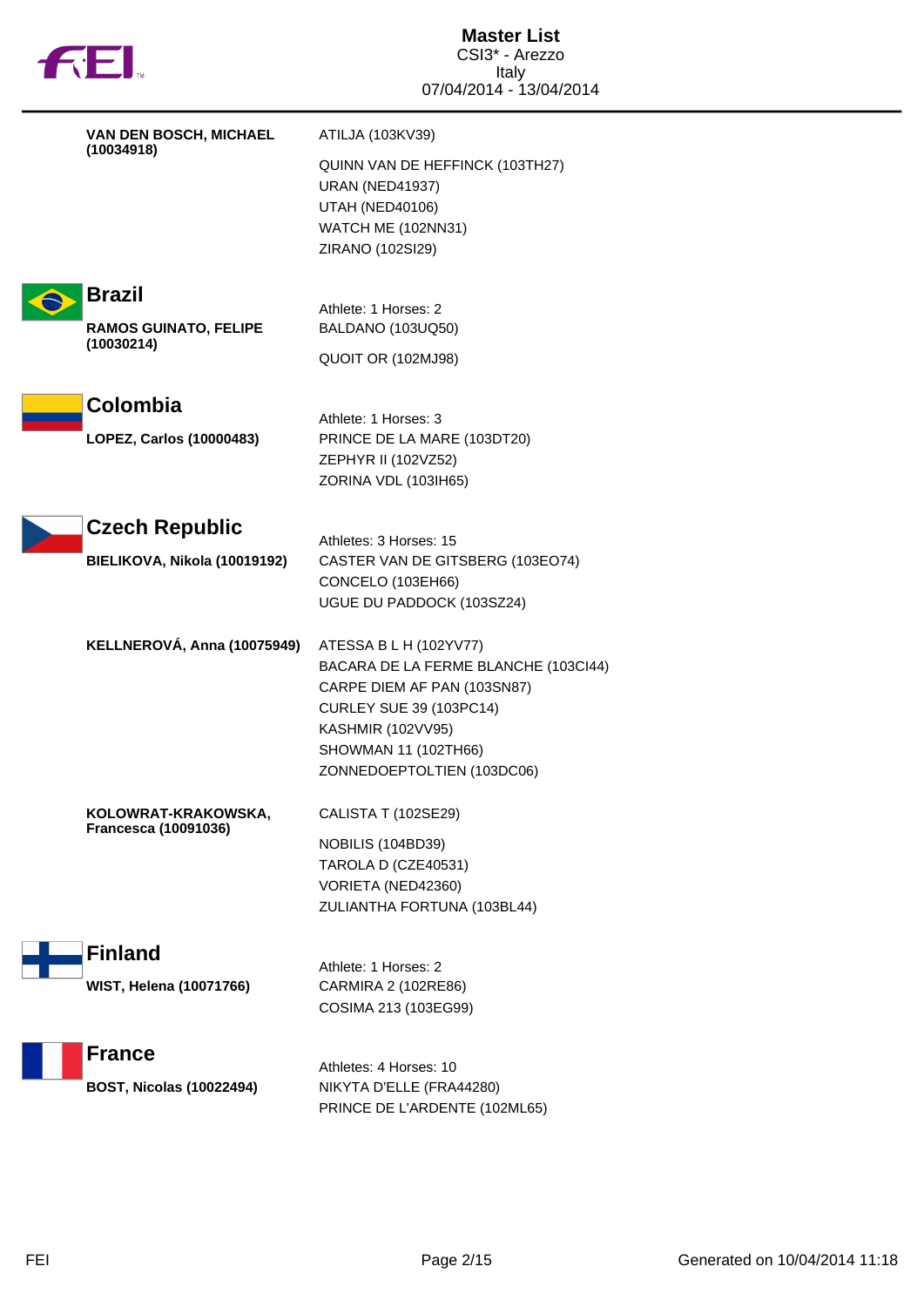

| BOST, Roger Yves (10002670)                        | CASTLEFORBES ROSIE (104CL12)<br>QOUD'COEUR DE LA LOGE (102UI45)<br>QUARTZ DE LA LANDE (102UW36)<br>SYDNEY UNE PRINCE (103TF56) |
|----------------------------------------------------|--------------------------------------------------------------------------------------------------------------------------------|
| JONQUERES D'ORIOLA, Alice<br>(10014949)            | G AND C TROPIGOLD (102SO38)                                                                                                    |
| <b>JONQUERES D'ORIOLA, Guy</b>                     | CARETOL 2 (102WU71)                                                                                                            |
| (10001522)                                         | RINALDO 163 (GER40718)<br>SEABIRD DU QUESNOY (104CA53)                                                                         |
| Germany<br>HAUNHORST, Martin (10002197)            | Athletes: 5 Horses: 15<br>ARMANI (103HS23)<br>FLORIDA LADY IXES (103FW27)                                                      |
| <b>HOLZ, Thomas (10017377)</b>                     | CALLIMERO 24 (103WP81)<br>CHAMP 174 (102WX54)<br>CORTEZ 53 (102YK13)<br>LACOSTE 117 (103HP07)                                  |
| SCHNABEL, Antonia (10017962)                       | QUALESKA 3 (103DW57)<br>QUERRY (103LP95)<br>THEKLA QUINTA (103KS05)                                                            |
| TROSCHKE, Frederick (10018989) CHARIS 24 (102UF33) | FINARETTA (103BU24)<br>PURE WATER (103VG81)                                                                                    |
| <b>WARGERS, Jana (10036936)</b>                    | CHINCANA P (104FQ29)<br>CORNET'S DREAM (104EI46)<br>CORTINO 48 (104CF52)                                                       |
| Great Britain<br><b>BABES, Stacy (10017155)</b>    | Athletes: 9 Horses: 31<br><b>WATERLOO (103CV12)</b>                                                                            |
| <b>BARR, Alex (10068408)</b>                       | AYRTON UH (103PX61)<br>BETTILINA (104EM96)<br>COLLATEROL II (103CX95)<br>MAYFAIR II (104GQ41)                                  |
| <b>CHANNING-WILLIAMS, Nicholas</b><br>(10025806)   | CHINA (103UE94)<br>LANDO 303 (102OI69)                                                                                         |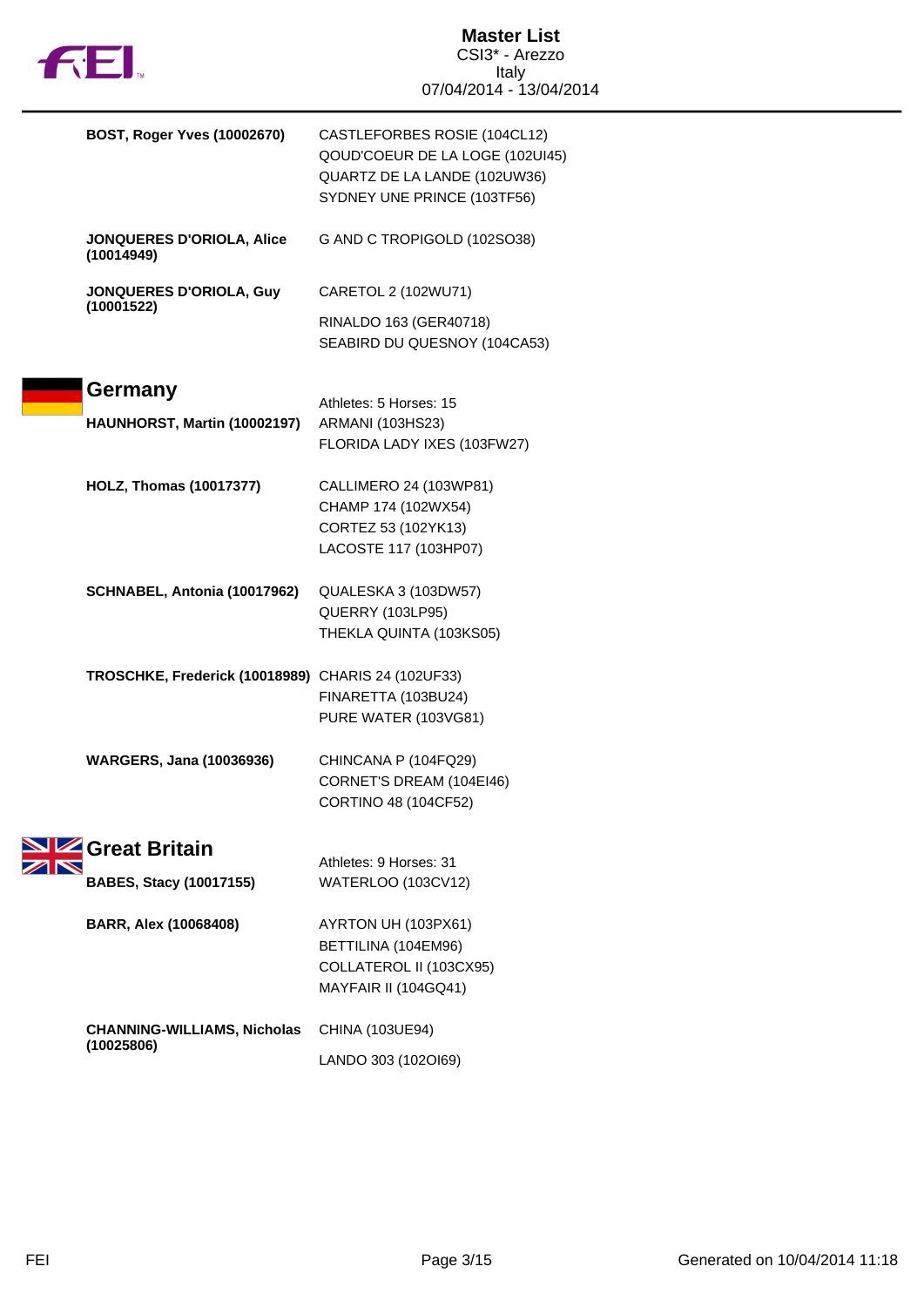

| CLAYTON, Joseph (10027380)                       | <b>BALIBU (104HF53)</b><br><b>BONITA Z (103XB21)</b><br>CASSIO III (103EI21)<br>INGLISTON TWISTER (GBR41975)<br>SENATOR C C CATCH II (103HV87)<br>ZORLAND (104BY24) |
|--------------------------------------------------|---------------------------------------------------------------------------------------------------------------------------------------------------------------------|
| <b>FLETCHER, Katie (10092673)</b>                | ADEBAYOR (103VL35)<br>VAN COUVER IX (103UP10)                                                                                                                       |
| MENDOZA, JESSICA (10047109)                      | CLASSIC HIGHFLY (103KU83)<br>FALBALLA DE MESSITERT (103IW20)<br>RAMIRO DE BELLE VUE (BEL41675)<br>SPIRIT T (103KX42)<br>VITAAL G (103LD83)                          |
| O'DWYER, Emma (10047471)                         | HHS FIGERO (103DT90)<br>HHS NEKTARINA B (103ZG94)<br>MISS TONIC (102ZY45)                                                                                           |
| <b>PINCHEN, Yasmin (10036520)</b>                | ASHKARI (GBR41727)<br>BANDITO (103DQ44)<br>LOWRIVER QUEEN Z (GBR42592)<br>UMORKUS (103PT18)<br>ZODIAC Z (GBR41244)                                                  |
| SMITH, Jason (10027840)                          | ADEWAY (103CM73)<br>CARIBO III (102WW11)<br>QUILLINI (103OG54)                                                                                                      |
| Greece                                           | Athletes: 11 Horses: 20                                                                                                                                             |
| <b>BALIOUSIS, Ilias (10012982)</b>               | DIVA (103LA47)                                                                                                                                                      |
| FARMAKIS, SOTIRIS (10040436)                     | BIG BROTHER (GRE00326)                                                                                                                                              |
| <b>KREMIOTIS, EFTHIMIOS</b><br>(10058161)        | BALOUAN (104HW06)                                                                                                                                                   |
| <b>MARTINI, Monika (10021505)</b>                | AMADU (103ED53)<br>CLEOPATRA VI (GBR42460)<br>PITS DAUGHTER (GBR40303)                                                                                              |
| <b>MARTINI, Paola (10095313)</b>                 | AYLIN (SUI09824)                                                                                                                                                    |
| MYTILINEOU, Hannah (10001538) CLAUDIA (GRE40185) |                                                                                                                                                                     |
| MYTILINEOU, Ioli (10065074)                      | CON AMORE 6 (103DP09)<br>EQUITTA (ESP03683)<br>ROSTAAR (GBR13733)                                                                                                   |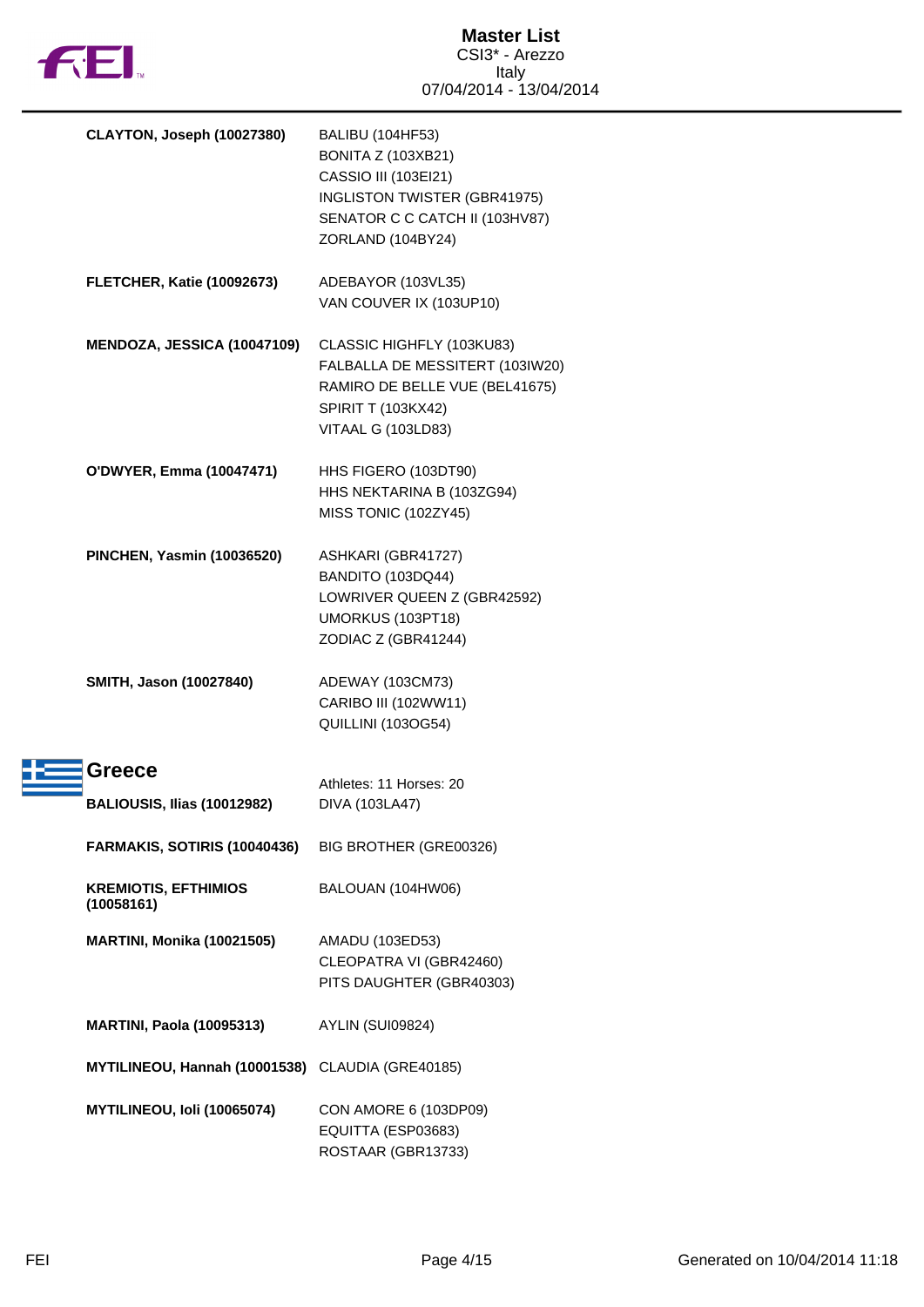

| <b>NATSIS, Dimitri (10004003)</b>                      | <b>BOEING (103LU75)</b><br>CENLATA (103BB95)<br>CENTOLOVE (102UY63)<br>ZARMARA (104CY54) |
|--------------------------------------------------------|------------------------------------------------------------------------------------------|
| PAPAGEORGIOU, Stefanos                                 | LITTLE LORD 90 (103XB97)                                                                 |
| (10059492)                                             | <b>VAHORN (103DI86)</b>                                                                  |
| PAPPA, Milena-Maria (10074010)                         | CREME VAN'T STEENTJE (103MP05)<br><b>UNATO (SUI40745)</b>                                |
| <b>TSATSOU, Danae (10001041)</b>                       | CHICITA 11 (103UR67)                                                                     |
| <b>Ireland</b><br><b>GARRIGAN, Matt (10066486)</b>     | Athlete: 1 Horses: 2<br>QUENTUCKY JOLLY (103GT52)<br>STERLING UN PRINCE (103PK42)        |
| <b>Italy</b><br><b>ACCARDO, Marco (10016957)</b>       | Athletes: 54 Horses: 112<br>BML BALIA NL (104CH79)                                       |
| BALDINI, Filippo (10010020)                            | SPRINGBOK (103RB55)                                                                      |
| BARZAGHI, LORENZO (10034809) AREBA LEDIMAR Z (104FT79) | COOL CASSIS 12 (103FX49)<br>DAISY 781 (103XC50)                                          |
| <b>BENATTI, Andrea (10021463)</b>                      | L'OBSESSION (BEL41951)<br>PETIT CHEF D'ORVAL (1020157)                                   |
| BIANCHI, Emanuele Massimiliano CUPIDO Z (BEL42354)     |                                                                                          |
| (10033970)                                             | ROADSTER (NED42552)<br>VADETTA VH METTENHOF (102UT70)                                    |
| BIASCO, VALENTINA (10096819)                           | CAIPIRINJA DEI FOLLETTI (104GS56)                                                        |
| BICOCCHI, Emilio (10016406)                            | ARES (104CN25)<br>HIALOUBET VASSAGO (ITA42959)<br>RODGERIO (103PN15)                     |
| <b>BOLOGNI, FILIPPO MARCO</b>                          | AMERIGO (103EH21)                                                                        |
| (10024724)                                             | FIXDESIGN CHOPIN (102TH09)                                                               |
| <b>BONCI, FEDERICO (10070915)</b>                      | BECKY VAN'T KAPELHOF (103NI65)                                                           |
| BRESSANELLI, Denis (10030813)                          | COROMENA (104DW40)<br>VALCOURT B (102MX23)                                               |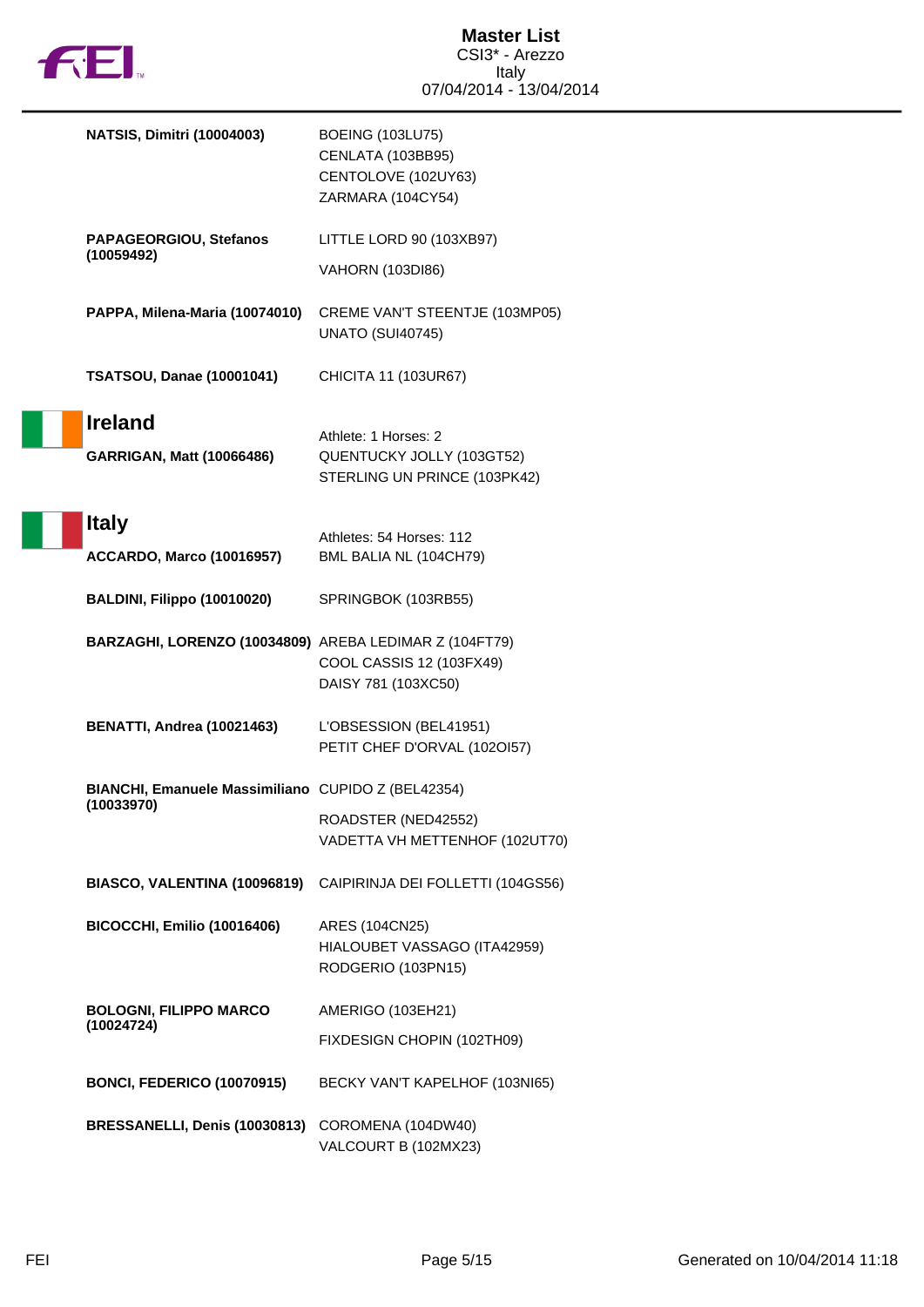

| <b>CALLERIO, Nicolo' Vincenzo</b><br>(10042365) | ALFONS (103JY73)                                                                                               |
|-------------------------------------------------|----------------------------------------------------------------------------------------------------------------|
|                                                 | CARETHAGO Z (102NW63)<br>DARIUS (102RL54)                                                                      |
| CALONI, CAROLINA (10090911)                     | D'ORLEANS DE TOXANDRIA (103FA73)<br><b>WIETEKE (102TI22)</b>                                                   |
| CARLI, Marco (10031184)                         | CHECKY 16 (103XH52)<br>FLOBECQ DE LA VIE (103XZ96)                                                             |
| CARRARO, Marcello (10002123)                    | CARLOTTA (ITA40102)<br>TRESOR DE FREMIS (102NM42)                                                              |
| CEPOLLINA, NICOLE (10058134)                    | <b>QUIRINUS 15 (103DH61)</b><br>WEINKÖNIGIN 4 (GER41876)                                                       |
| CERRINI, Carolina (10057716)                    | GWUINA VAN BERIMAR (103XA20)                                                                                   |
| <b>CRISTOFOLETTI, Michael</b><br>(10017285)     | ALL STAR 7 (104FQ25)                                                                                           |
|                                                 | CONTADOR 16 (104FQ22)<br>CORNET OLENSKY R (104AF94)<br><b>CUCUMA (102PV55)</b>                                 |
| DE SIMONE, Rosella (10008853)                   | LAGON DE L'ABBAYE (FRA40237)<br>ORSON DES HAYETTES (BEL42346)<br>TEDDY DU BOSQUETIAU (103CY76)                 |
| <b>DELLA CHIESA, GIUSEPPE</b><br>(10024389)     | <b>CORELIS (103CM64)</b>                                                                                       |
|                                                 | ESPOIR DE LITRANGE LXI (103MT23)<br>LANOSSO OOO (NED42344)<br>PRESTO GERDI (103MT26)<br>ROCK'ND ROLL (103MT25) |
| FAILLA, GIORGIA (10056428)                      | BACARDI ORANGE DE MUZE (BEL40905)<br><b>BILLY JEAN 20 (IRL40813)</b>                                           |
| FANIGLIONE, Luna (10029736)                     | <b>CLAIRIS (102XQ44)</b>                                                                                       |
| FOCHI, Edoardo (10001154)                       | ESPERADO VD EIKENBOS (102VN59)<br>QARO DAN (103RP09)                                                           |
| FRANZONI, FRANCESCO GIULI<br>(10068532)         | EDOCTRO (103CF24)                                                                                              |
|                                                 | <b>WHYBERA (102XP17)</b>                                                                                       |
| <b>FURLINI, William (10005792)</b>              | ALFA (103HB79)                                                                                                 |
| GARGINI, Eleonora (10016969)                    | MARKO POLO (103TD72)                                                                                           |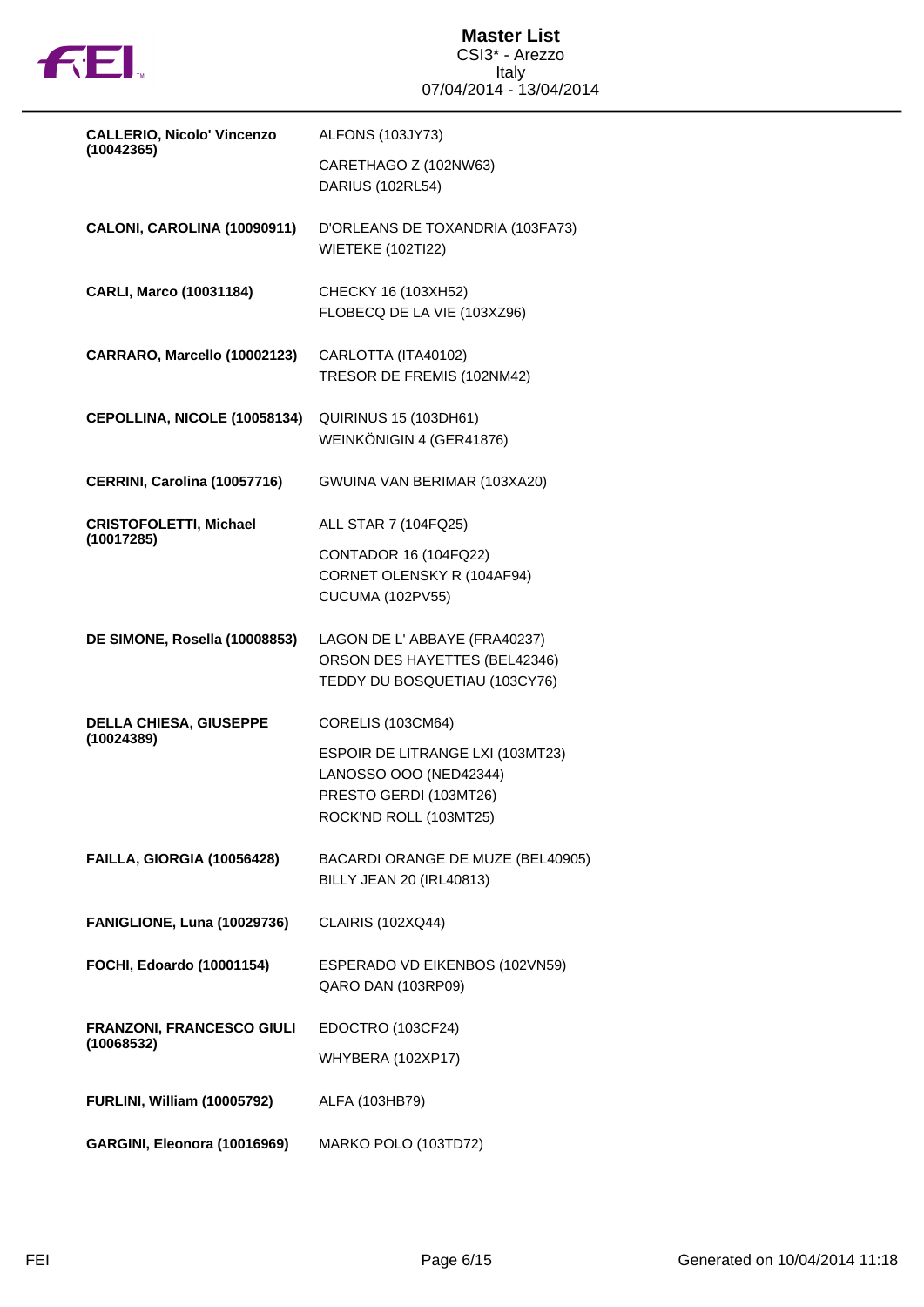

| GAROFALO, Giampiero (10058201)CIPRIANO 5 (103IW46)      |                                    |
|---------------------------------------------------------|------------------------------------|
|                                                         | LUCIO 19 (GER43369)                |
|                                                         | ZYQUITA SR (103HY69)               |
|                                                         |                                    |
| GIOVANNELLI, LEONARDO                                   | CALLY R (104AW67)                  |
| (10069890)                                              |                                    |
| <b>GIUNTI, Matteo (10016408)</b>                        | <b>BALEXUS (103OI48)</b>           |
|                                                         | BAMBINO VAN'T ZORGVLIET (POL40116) |
|                                                         |                                    |
| GIUSTI, Benedetta (10066024)                            | ALDATO (103NA21)                   |
|                                                         | <b>VINSENT (102PQ53)</b>           |
|                                                         |                                    |
| <b>GRASSI, Gabriele (10001393)</b>                      | DARKER (102QO84)                   |
|                                                         | LAJO SECONDO (103OE87)             |
|                                                         | SLATAN RAYE (103EK76)              |
|                                                         | ZIDANE (103TN24)                   |
|                                                         |                                    |
| <b>GRESELE, BIANCA (10073574)</b>                       | <b>TRUST IN ME 2 (GER44823)</b>    |
|                                                         |                                    |
| GROSSI, Clementina (10032599)                           | CASTELLA (103ER71)                 |
|                                                         | ZQUASIMODO R (103IT02)             |
|                                                         |                                    |
| LEONARDI, MATTEO (10073449)                             | LASCIVA DEL TERRICCIO (103XV93)    |
|                                                         | MARCO DI PIEDIMONTE (102ND60)      |
|                                                         |                                    |
| LOCATELLI, ROBERTA (10104758) INVIATA DI PACE (104GE79) |                                    |
|                                                         |                                    |
| LUPIS, Filippo (10001311)                               | GYRANTA (104FP34)                  |
|                                                         | VAN HET LE PIDO (GER45453)         |
|                                                         |                                    |
| MARINI, Christian (10000964)                            | KERRY DE BEDON (FRA12322)          |
|                                                         | LEXUS V THORNZELE Z (BEL42322)     |
|                                                         | ORSONE L'ENCHANTE (102NM29)        |
|                                                         | REBEL VAN THORNSELE (BEL11512)     |
|                                                         |                                    |
| <b>MESCHINI, Luca (10002055)</b>                        | CHE GUEVARA 22 (102XU69)           |
|                                                         | PAPILLON DES LANDES (102RV33)      |
|                                                         |                                    |
| MINOLI, Ludovica (10020645)                             | QUERIOT (103DR30)                  |
|                                                         |                                    |
| MONETA, Luca Maria (10002057)                           | CHELLA D AMOUR SB Z (103DN60)      |
|                                                         | CONNERY (ITA41763)                 |
|                                                         | JESUS DE LA COMMUNE (FRA42126)     |
|                                                         | LAUDE D C (102UC81)                |
|                                                         | NEPTUNE BRECOURT (FRA46335)        |
|                                                         | QUARIUS (ITA41448)                 |
|                                                         | ROUMIA (103MH90)                   |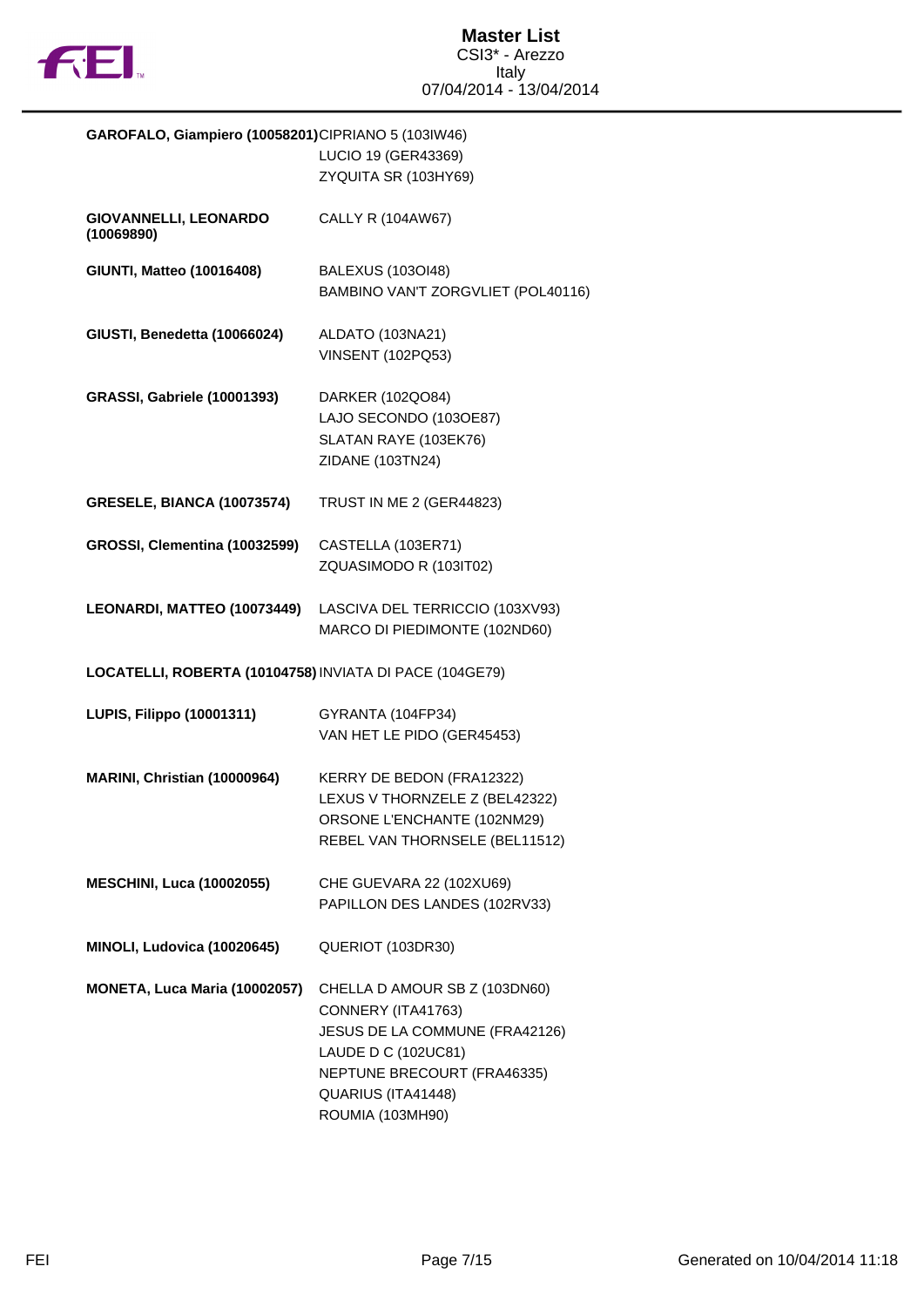

**Master List** CSI3\* - Arezzo Italy 07/04/2014 - 13/04/2014

| <b>NERI, Duccio (10066148)</b>                             | APRICOT BB (102WE53)<br>CURRABAWN DOUGLAS (103EB47)                                                                                                 |
|------------------------------------------------------------|-----------------------------------------------------------------------------------------------------------------------------------------------------|
| <b>NICCOLAI, Maria Vittoria</b><br>(10002157)              | GANDHI VAN ORSHOF (104AR53)                                                                                                                         |
| <b>NUTI, Paolo (10016446)</b>                              | ALBALQAA (102QB93)<br>ALMAYMOUN (GBR42113)<br>FOLAZ (102RN36)<br>GIVENCHY DV (104HO03)                                                              |
| OLIVIERI, VITTORIA (10081712)                              | GROSSINO (ITA43160)                                                                                                                                 |
| PALETTO, ALESSANDRO<br>(10085104)                          | COLD PLAY W (104HP00)                                                                                                                               |
| PECORARI, Arianna (10065156)                               | CLASSIC STAR 004 (ITA07645)<br>FELIX 1649 (102QH35)                                                                                                 |
| <b>PIERUCCI, Aldo (10063751)</b>                           | CAYEMIRO (103TH45)                                                                                                                                  |
| POCHETTINO, Alberto (10079287) OLYNE DES QUINZE (POR40587) | PEGASE DE LA BAIE (102SO29)                                                                                                                         |
| POLESELLO, LUIGI (10071984)                                | CAELUM TER WILGEN (102RY91)<br>LUDE DU CHATELIER (FRA41523)<br>PANAMA TAME (FRA47244)<br>REEL STAR DES LUTHIER (103AH22)                            |
| REGINA, Massimo (10002225)                                 | ULONKA (103HQ42)<br>VEUBELLE S (102VF12)                                                                                                            |
| <b>RIPAMONTI, Iuri (10001865)</b>                          | ALTIMA R (104GF81)<br>ALVES DES BERGERIES ET (103YA33)                                                                                              |
| <b>SATTO, Angela (10078515)</b>                            | OURAGAN DES FORGES (103GY42)                                                                                                                        |
| <b>SCOTTI D'ANTUONO, Davide</b><br>(10076141)              | QUINTON (103RP46)                                                                                                                                   |
| <b>SPINELLI, ELENA (10085033)</b>                          | ALJANICO (103JZ86)                                                                                                                                  |
| TOMADA, Leopoldo (10034106)                                | GIOCO DEL CASTEGNO (102OA96)                                                                                                                        |
| <b>Mexico</b><br>LAMBRE, Santiago (10000530)               | Athlete: 1 Horses: 4<br>RAHMANNSHOF BEFORE (103LW04)<br>SKOVLUNDEGAARDS CASSIUS (103IX60)<br><b>WASABI (103GL56)</b><br>ZEUS DU BUISSON Z (103SV36) |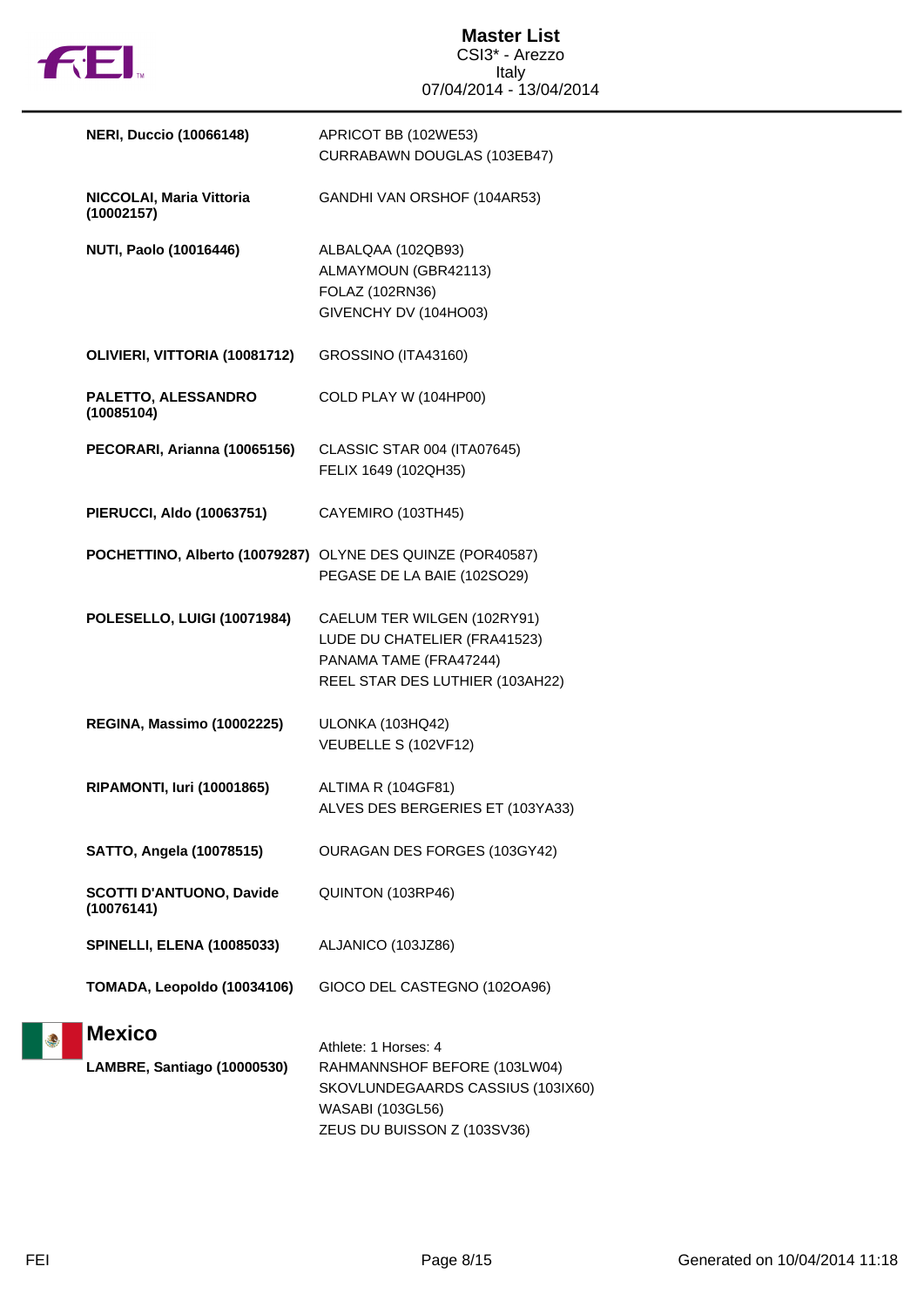

| <b>Netherlands</b>                  | Athletes: 6 Horses: 28                                                                                                                                                                                                     |
|-------------------------------------|----------------------------------------------------------------------------------------------------------------------------------------------------------------------------------------------------------------------------|
| ASTEN, VAN, Leopold (10002006)      | VDL GROEP AMELIE (GBR42530)<br>VDL GROEP BEAUTY (104EV13)<br>VDL GROEP C TARA Z (104BJ92)<br>VDL GROEP CASSANOVA Z (103IP59)<br>VDL GROEP QUINTHAGO Z (102RY27)<br>VDL GROEP ZIDANE (103GG67)<br>VDL GROEP ZORRO (102RY52) |
| <b>BIESSEN, Ivo (10018934)</b>      | AUDI'S SEA COST AZZARO Z (103IF19)<br>AUDI'S WIZARD (NED42017)<br><b>BOEVEE (103VJ25)</b><br>FINALE (103LM19)                                                                                                              |
| <b>GERWEN, Jody Van (10018935)</b>  | ACORD (103RN94)<br><b>ACTION P (103OF45)</b><br>DYNAMITE VT HAZELARENHOEKJE (102XS86)<br>TANTALUS (NED42651)<br>ZIRCONE OF INDIA (103UP11)                                                                                 |
| <b>GREVELING, Melvin (10036768)</b> | CLEVER VAN DE HELLE (103WJ44)<br>ULTIMEAU (NED42110)<br>ZURICH (103HN22)                                                                                                                                                   |
| HOEKSTRA, Jelmer (10042839)         | BELLE VAN DEN HOOGEWEG (104CQ59)<br>ZAMIEKE (103KY57)<br>ZIPPIT (103KW87)<br>ZORRO (103CF40)                                                                                                                               |
| <b>NOOREN, Lisa (10056878)</b>      | BARDESTHER (103IR73)<br>FLYING SAUCER DAS UMBURANAS (103OP62)<br>ROYALTY DES ISLES (103HR73)<br>SABECH D'HA (103SU89)<br>ZIGO (103DB58)                                                                                    |
| <b>New Zealand</b>                  | Athlete: 1 Horses: 4                                                                                                                                                                                                       |
| GOODIN, Bruce (10000516)            | CALTONA (103TS05)<br>CAYENNE 175 (103CZ15)<br>CENTINA 10 (GER46236)<br>CHAGRANNUS (103LL10)                                                                                                                                |
| <b>Norway</b>                       | Athletes: 6 Horses: 15                                                                                                                                                                                                     |
| BAKKEN, Siri Martine (10030439)     | CARMINA (NED41656)<br>UPWOOD (103AE27)                                                                                                                                                                                     |

M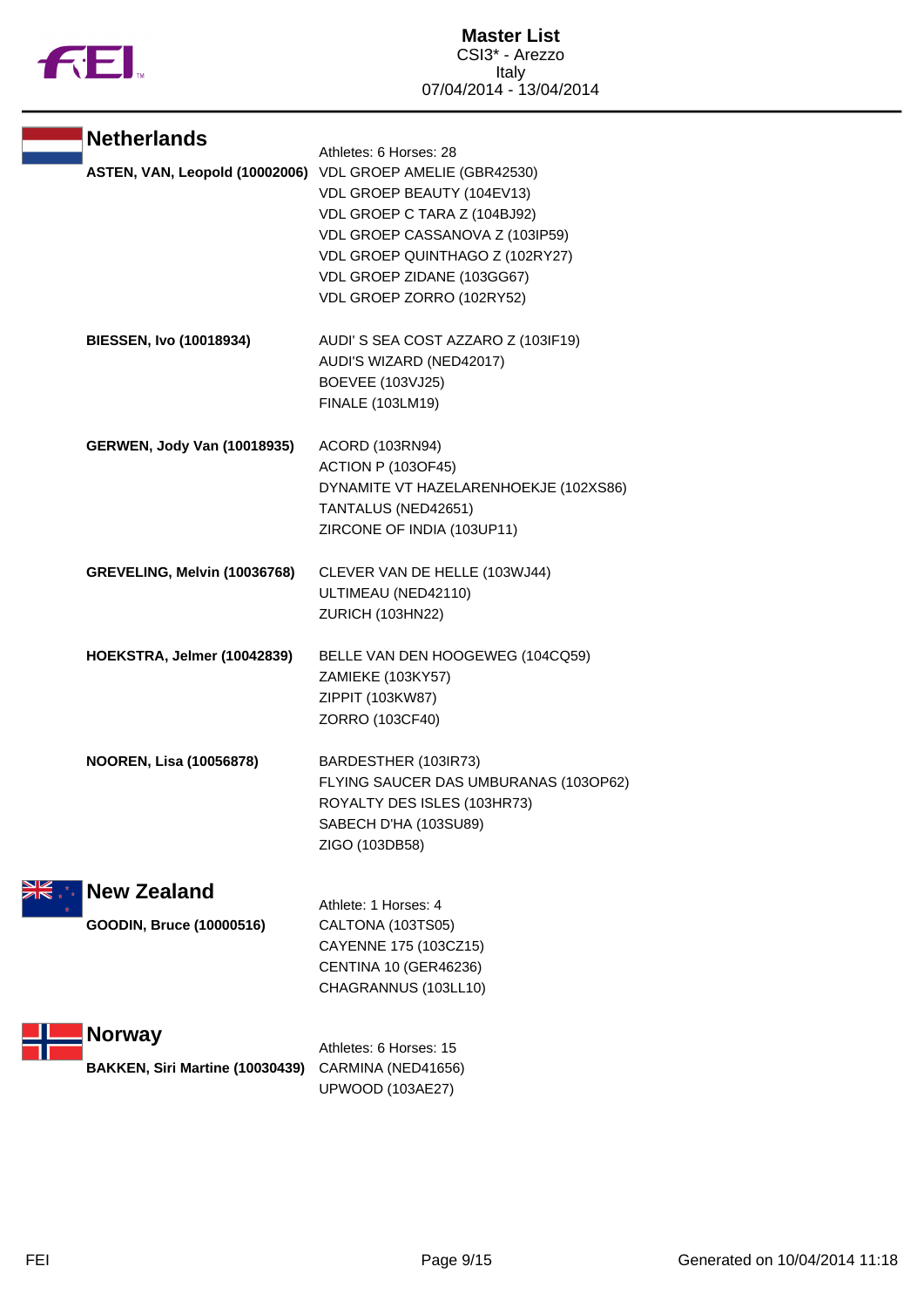

| BJERKE, Mille Marie (10044391)                        | SHAKIRA (103RI22)<br>TINSDAY VDL (SUI41111)<br>UDOKUS (GBR40669)                             |
|-------------------------------------------------------|----------------------------------------------------------------------------------------------|
| JERRING, Cathrine (10077956)                          | BELLANO VAN DE BOSBEEK (BEL40589)<br>RISING SUN (104CT70)<br>THAT'S WHY (102PF31)            |
| KAAREM, Rebecca (10040670)                            | ANIMO DEL SOL (102ZY79)                                                                      |
| LOEKKEN, Stine B. (10032884)                          | L'AKADELLA (GER40489)<br>LITTLE ROCKS SISTER (102NT70)<br>NAOMI 302 (103EL81)                |
| ULVEN, Per (10070694)                                 | CARAVELLE 9 (103LG10)<br><b>SIMON (GBR40179)</b><br>URLANMORE ALDI (103HP80)                 |
| <b>Poland</b><br>APPEL, Lukasz (10009143)             | Athletes: 12 Horses: 36<br>APOURTI (103WT38)<br>QUITE DONALDSON (103LK02)<br>ZARCO (103OF60) |
| GLOSKOWSKI, Andrzej (10019285)CANOSO (102VD44)        | CROS (102NI01)<br>FARINA (103CZ00)                                                           |
| KIECON, Msciwoj (10019199)                            | CELANA Z (103PG79)<br>RADOMIR H (103ZT63)<br>URBANE (POL40333)                               |
| KOSTRZEWA, Klara (10037934)                           | QUELF D'OR (103CQ06)<br>WINA (103BM96)<br><b>WISKE (103KK84)</b>                             |
| LEMANSKI, Andrzej (10006728)                          | BISCHOF L (POL01468)<br>WELTDAME (103XP79)<br>WITHNEY 350 (104HM82)                          |
| <b>LEWICKI, Marek (10002146)</b>                      | ABIGEJ (103EW78)<br>CODETIA VDL (104FE75)<br>LUPINO 17 (103WT85)                             |
| LUDWICZAK, Krzysztof (10011038) BELYCETTE K (103YC41) | CHACCO LA LOI (103RL13)<br>NORDWIND (103CS62)<br>POLI LOLI L (104HQ08)<br>ZOWEJA (103BD09)   |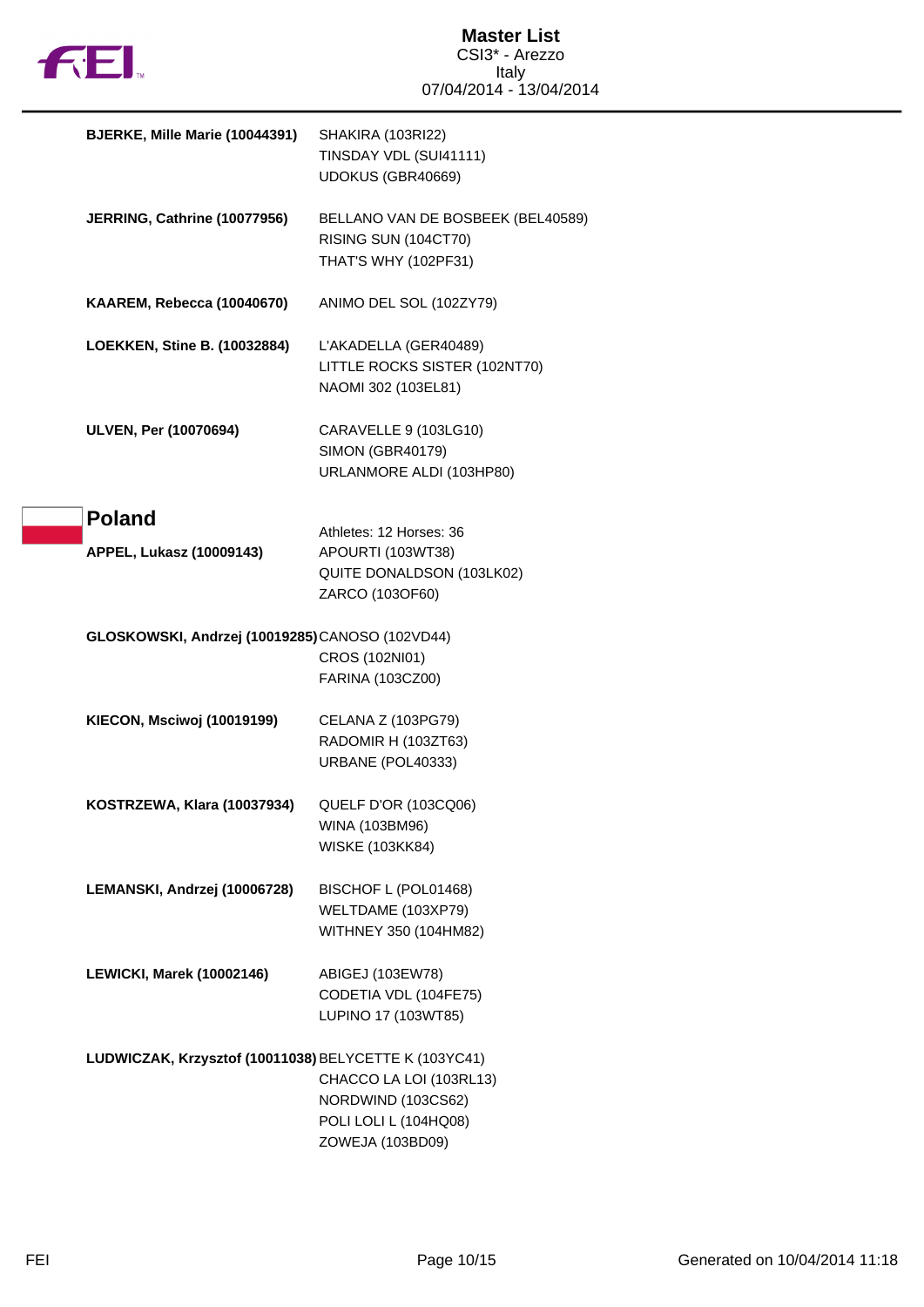

|    | LUSINA, Aleksandra (10005794)                     | CAIUS (102OE93)<br>CALMA (POL40449)<br>CLAVIUS (103LP06)<br>MONSUN (103WQ62)                        |
|----|---------------------------------------------------|-----------------------------------------------------------------------------------------------------|
|    | PESTKA, Maciej (10083320)                         | CHARLESTON (103KE74)                                                                                |
|    | <b>SAWICKI, Piotr (10021318)</b>                  | PHENIX (POL40487)<br>PHILADELPHIA 53 (104FY90)<br><b>WASSINI (104FY94)</b>                          |
|    | ZALEWSKI, Radoslaw (10040868)                     | DUKE OF CARNEVAL (NED41806)<br>ENRIQUES OF THE LOWLANDS (102VP43)<br>LIMBUTINA (103BZ72)            |
|    | ZAWADA, Julia (10021326)                          | CALISTA 28 (103IV57)<br>WANNEBE 2 (103NH91)                                                         |
| Đ, | <b>Portugal</b><br><b>FERNANDES, Mario Wilson</b> | Athletes: 2 Horses: 7<br>CASCADERO (102VR66)                                                        |
|    | (10011635)                                        | FEINGLUK DE GULDENBOOM (103EI48)<br>GHANA VAN'T ZONNEVELD (103LZ91)<br>ZURITO DO BELMONTE (102UW47) |
|    | PEREIRA COUTINHO, JOAO                            | NELSON DU BIOLAY (102YG66)                                                                          |
|    | (10058356)                                        | REVE DE NESQUE (103LH89)<br>WODETTE M (GBR42135)                                                    |
|    | <b>Republic of Korea</b>                          |                                                                                                     |
|    | KWON, Jae-Hyun (10022313)                         | Athletes: 2 Horses: 4<br>CITTA VAN'T ZORGVLIET (103KH26)<br>E CANTANTE GULDENBOOM (103ET47)         |
|    | PARK, Jae-Hong (10001678)                         | CAMILLA 100 (103KJ71)<br>CHASSILO (103JV60)                                                         |
|    | Romania                                           | Athletes: 3 Horses: 6                                                                               |
|    | DULUGEAC, CRISTINA (10028732) COLANY (104EB74)    |                                                                                                     |
|    | SCHUMAN, Norbert (10018066)                       | <b>BRUTUS (103HU43)</b><br>CASSIANA (103DE25)<br>CON CHARM (103SR78)<br>LAGERFELD (103DE19)         |
|    | <b>VELEA, Valentin (10011932)</b>                 | SUNSHINE 515 (103SZ78)                                                                              |
|    | <b>Russian Federation</b>                         | Athletes: 4 Horses: 13                                                                              |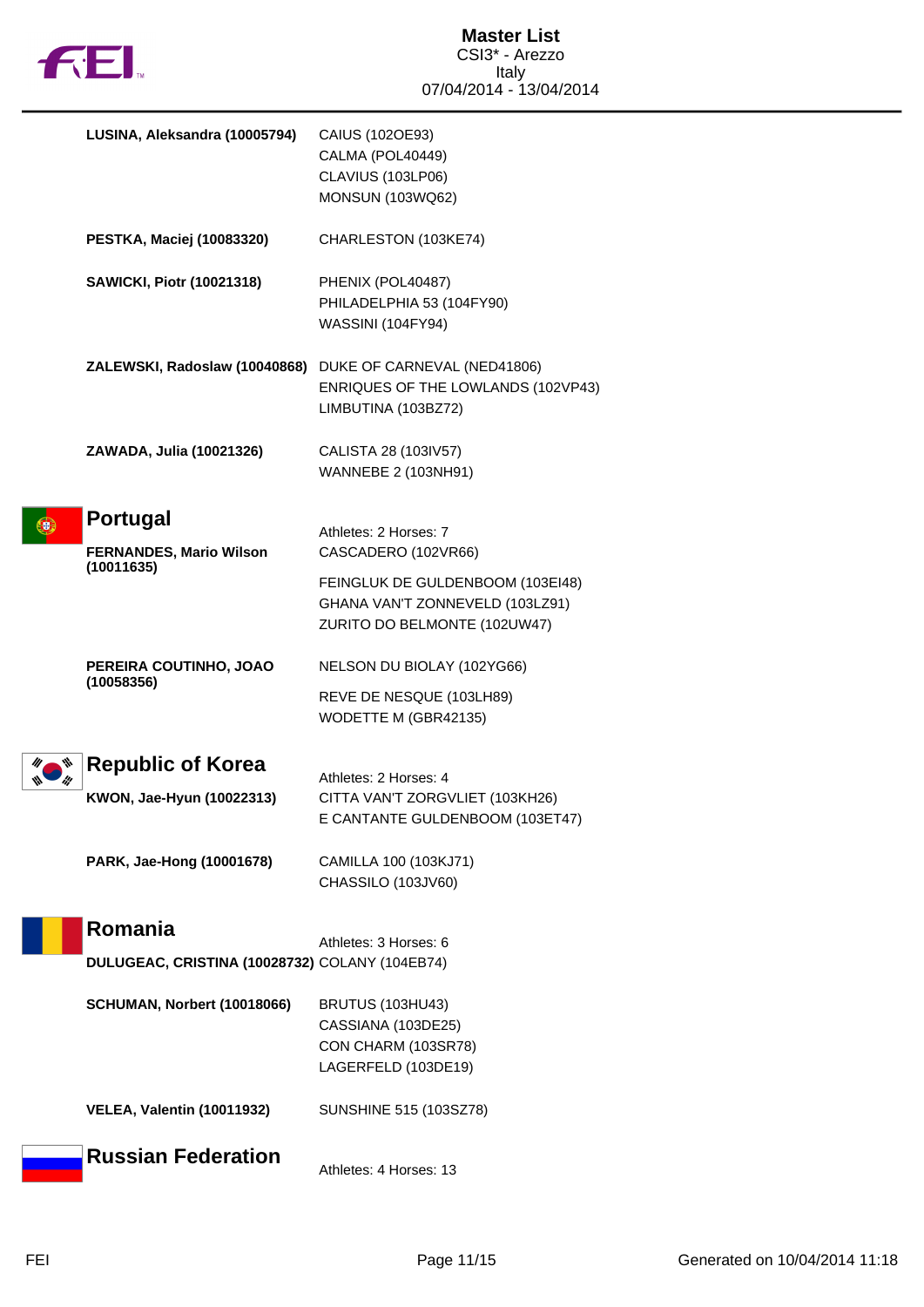

| ALADUSHKINA, Julia (10024677)                       | CONDOR 561 (103TC41)<br>CORNICHE 8 (GER44654)<br>LIVIOS (GER44103)                                                                     |
|-----------------------------------------------------|----------------------------------------------------------------------------------------------------------------------------------------|
|                                                     | BELEKHOV, Alexandr (10030171) BELLOTTE VD BEEMDHOEVE (103PL47)<br>BIVALDI (103RC60)<br>COYOTE UGLY 2 (103LD61)<br>VICEROY (GBR42866)   |
| <b>BELOVA, Natalia (10068373)</b>                   | CARTOON 28 (103SI78)<br>COEUR DE LION 14 (AUT40270)<br>COSIMO 48 (102UR05)<br>UPSET DES CINQ CHENES (103CB02)                          |
| <b>VESHKURTSEVA, Uliana</b>                         | ESKIMO (103IO16)                                                                                                                       |
| (10077779)                                          | <b>WEICA (104EP09)</b>                                                                                                                 |
| Slovakia<br>CHUDYBA, Bronislav (10018887)           | Athlete: 1 Horses: 4<br>ANGELOTTI (103AQ28)<br>CHESALL (103EG24)<br>CONCANO (SUI40791)<br><b>QUINSY (103IK20)</b>                      |
| <b>Slovenia</b>                                     | Athlete: 1 Horse: 1                                                                                                                    |
| RIOSSA, Gaj (10074607)                              | UNANIEM (SLO40033)                                                                                                                     |
| <b>South Africa</b><br>PRINSLOO, Neriske (10024419) | Athlete: 1 Horses: 4<br>BOLDAIN DU ROUET Z (103GZ32)<br>BONHOMME (103WX04)<br>CALVARO S (104DX57)<br>EFFECT VAN DEN BISSCHOP (102WW93) |
| <b>Spain</b>                                        | Athletes: 3 Horses: 5                                                                                                                  |
| <b>FUMERO HERNANDEZ, JOSE</b><br>(10056470)         | DAVINIA R (103DT61)                                                                                                                    |
| JIMENEZ-CARMONA GONZALEZ, BIZZY BOY (ESP40441)      |                                                                                                                                        |
| PALOMA (10074800)                                   | RITCHIET DUCAS (103FK56)                                                                                                               |
| RIVA GIL, LETICIA (10066873)                        | LOUISA (BEL40561)<br>LOVEDAY DES FONTAINES (FRA42244)                                                                                  |
| <b>Sweden</b>                                       |                                                                                                                                        |
|                                                     | Athletes: 25 Horses: 60                                                                                                                |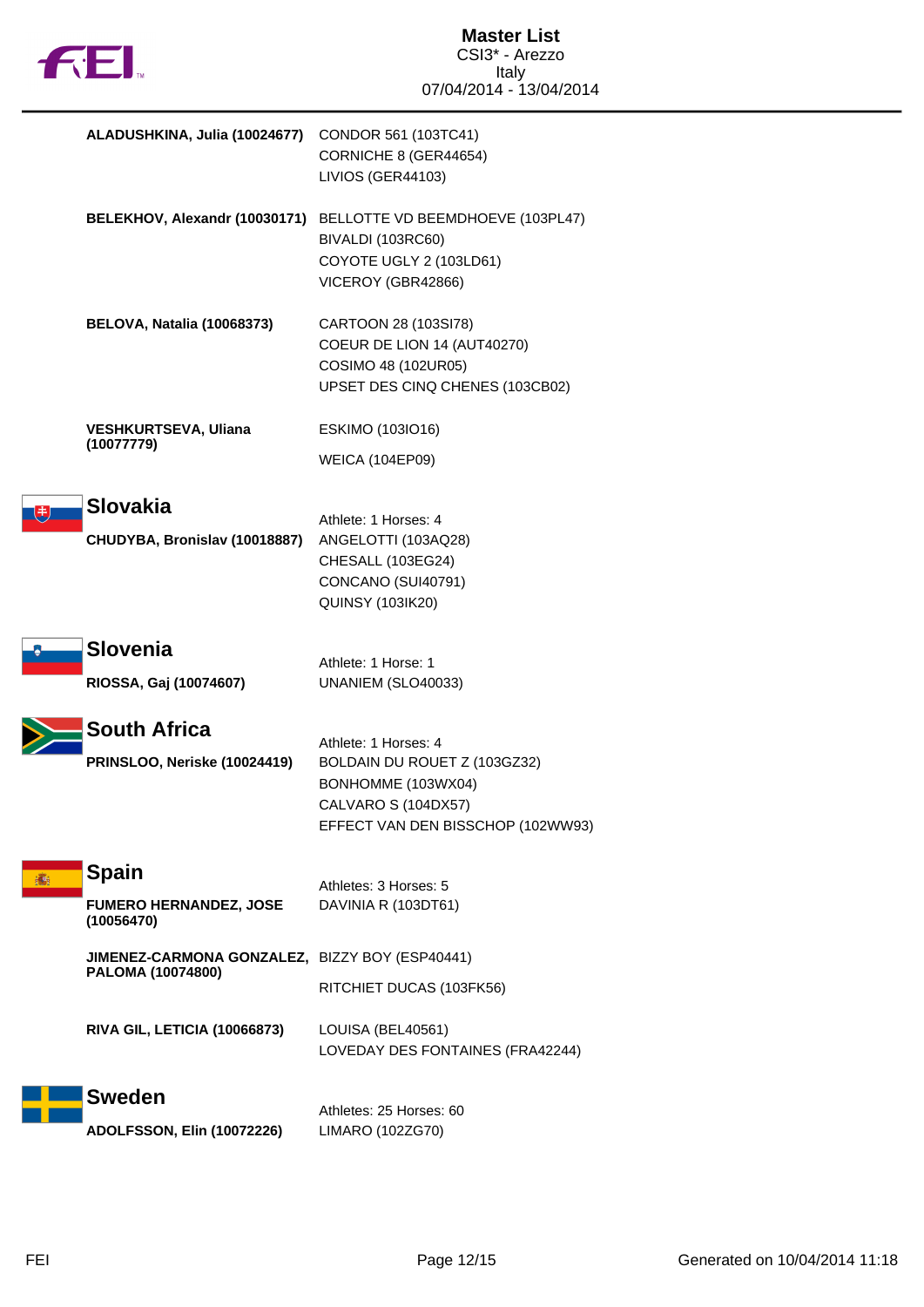

## **Master List** CSI3\* - Arezzo Italy 07/04/2014 - 13/04/2014

| <b>EMANUELSSON, Emma</b>                       | HANSA KREDIT OBELIX (103NB93)                                                                                                         |
|------------------------------------------------|---------------------------------------------------------------------------------------------------------------------------------------|
| (10007902)                                     | LE JARDIN (102XQ50)<br><b>QUINCY (104GY86)</b><br>TITAN (102XQ53)                                                                     |
| ERICSSON, Amanda (10071441)                    | BAGHEERA BLUE (104GW09)<br>CARL (103UW53)<br><b>CRIMSON (103UW10)</b><br>SIRI CARA (103UW04)                                          |
| FORSBERG, Melina (10066492)                    | MCB QUINTESSA (GER43602)<br>SALOME 255 (GER46216)                                                                                     |
| <b>FREDRICSON, Jens (10000392)</b>             | CANDY FLIP (104GK83)<br>LUNATIC (SWE40332)<br>UNCANTO DI VILLAGANA (103DU74)<br>ZUIDERLING (103UY06)                                  |
| FREDRICSON, Peder (10002504)                   | H&M ALL IN (103RU78)<br>H&M CASH IN (102MJ32)<br>H&M FLIP'S LITTLE SPARROW (103LG55)<br>H&M SIBON (103EB50)<br>H&M ZALOUBET (104ED50) |
|                                                |                                                                                                                                       |
| <b>FRIVOLD, Annie (10059472)</b>               | ZHIN CHIN (102SR86)                                                                                                                   |
| GODIN, Ida (10104902)                          | <b>IMOLA (104FA99)</b>                                                                                                                |
| <b>HALLBERG FISCHER, Rebecca</b><br>(10066059) | CHICKADEE (104GQ09)<br><b>SUNRISE (103XV44)</b><br>URCO D'HOYO (103GF13)                                                              |
| <b>HOLMÉN, Nicole (10040944)</b>               | HIMER'S ICEFACE (GER40657)<br>TITANIC VDL (SWE05221)                                                                                  |
| HOLMÉN, Stephanie (10025070)                   | CHARLIE (104EI26)<br><b>FENDI (103UD28)</b><br>LI TOP (104BD08)<br>QUICK STEP (104EY21)<br>THRILLER P (103GS86)                       |
| <b>HULTBERG, Elin (10007910)</b>               | MIDSUMMER (SWE40480)                                                                                                                  |
| HULTBERG, Felicia (10045988)                   | CELTA VIGO (IRL40797)                                                                                                                 |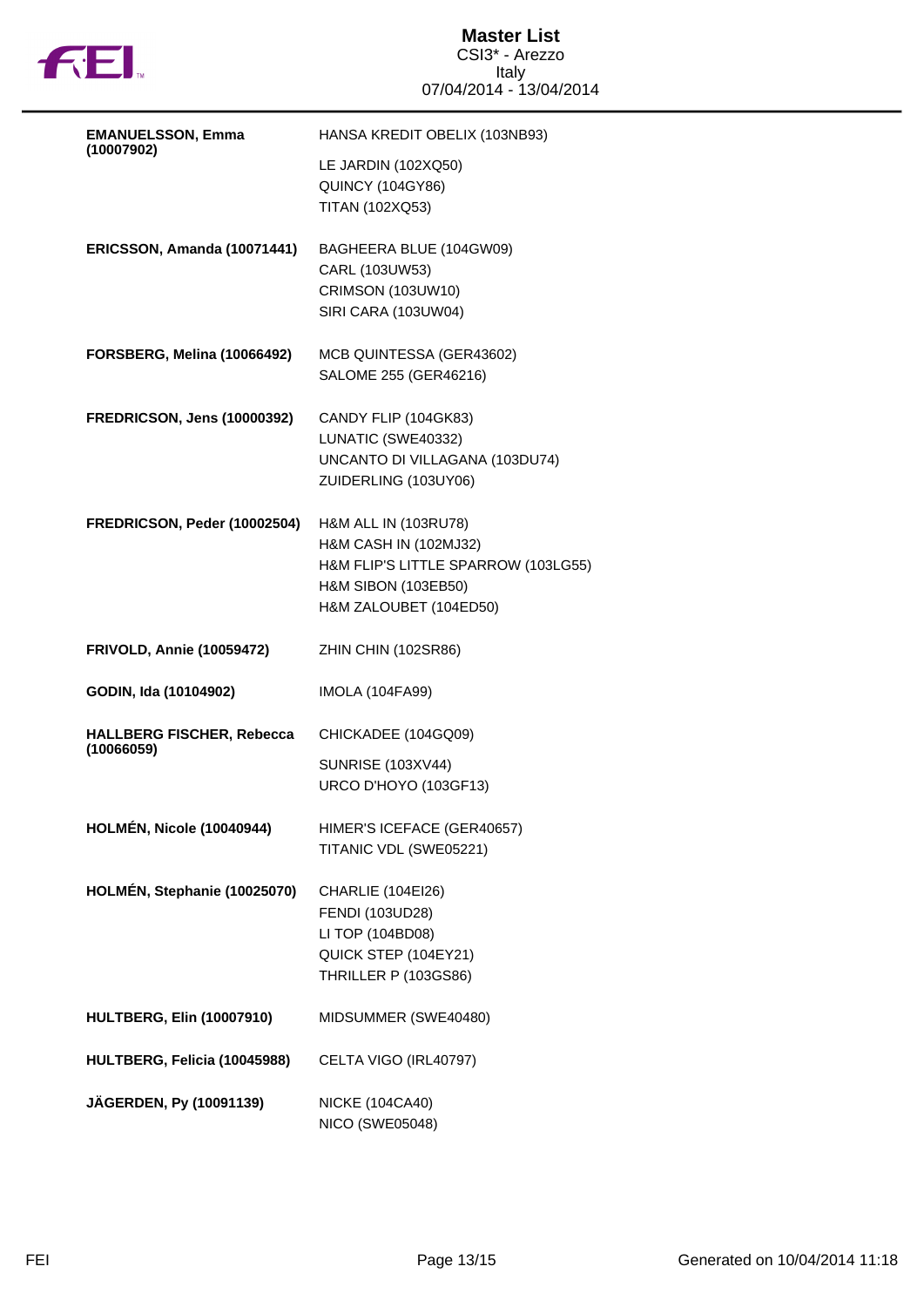

| <b>JONSSON, NIKLAS (10027305)</b>                | CARAL (102QC88)<br>CHIPOTLE HH (103YV30)<br>PRIMA (102QC90)                                                                                                         |
|--------------------------------------------------|---------------------------------------------------------------------------------------------------------------------------------------------------------------------|
| <b>JUHLIN, Jennie (10103712)</b>                 | EASY Q (104DN05)<br>INGO (104DN04)<br>PETER PAN (103GG88)                                                                                                           |
| LUNDH, Johan (10011144)                          | MIEBELLO (103JF62)<br>STENHAGA ANDERS WICTOR L (103JF72)                                                                                                            |
| MÅRTENSSON, Frida (10065954)                     | CYPRIANA 3 (103UW18)<br>QUEEN OF QUATTRO (103KI39)<br>VAYELLO (102RE77)                                                                                             |
| ÖSTERDAHL, John (10105321)                       | CANNELLONI (102ND57)                                                                                                                                                |
| <b>OTTOSSON, Tova (10104230)</b>                 | CADENCE (104FF53)                                                                                                                                                   |
| PERSSON, Helena (10011433)                       | BONZAI H (SWE40029)<br>HIJO DE LA CASA (103YX36)<br>QUICK STEP H Z (103HO83)                                                                                        |
| <b>STRÖMBECK, Lotta (10036238)</b>               | MEDDALIST (IRL40505)                                                                                                                                                |
| TORGERSEN, Louise (10059473)                     | ALISIA (SWE40584)<br>SINKADUS (102UN86)                                                                                                                             |
| <b>UPPLING, Elin (10023745)</b>                  | ACOCHINI JJ (103UO34)<br>CHECKER (103LK81)<br>PIA LOUISA (103KE42)                                                                                                  |
| WESTERGREN, Pontus (10002570) SASKIA 7 (103OU34) | V.LAMBOURGHINI (103DN83)                                                                                                                                            |
| <b>Switzerland</b>                               | Athletes: 4 Horses: 17                                                                                                                                              |
|                                                  | GAUDERON, Amandine (10066942) NANKING PIERRE CH (SUI41005)<br>POCKER DE LA ROQUE (FRA45669)<br>QUICKSTARLET DE PIERRE Z (103NW70)<br>TINKA DE LA PIERRE Z (103DX35) |
| <b>MERONI, Martina (10030600)</b>                | CASERO DELLA CACCIA (103GV71)<br>LHARA (POR02353)<br>RIVELLA SITTE (SUI40908)<br>SOCRATES II (SUI09336)<br>UGANO LES HAUTS (103BF68)                                |

Ŧ